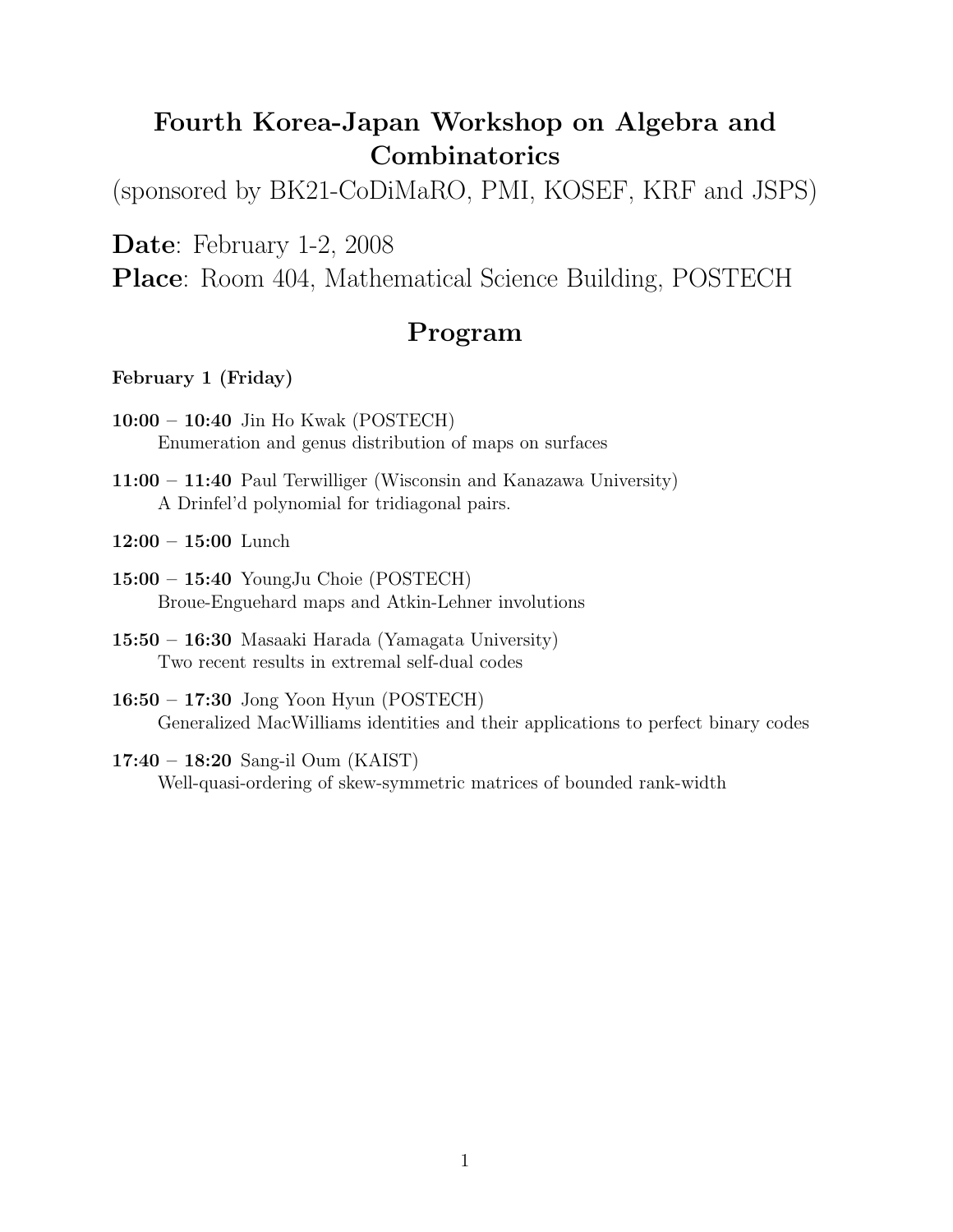### February 2 (Saturday)

- 9:30 10:10 Takao Komatsu (Hirosaki University) Three term recurrence relations and continued fractions
- 10:25 11:05 Hajime Tanaka (Tohoku University) A bilinear form relating two Leonard pairs
- 11:20 12:00 Rie Hosoya (International Christian University, Tokyo) The Terwilliger algebra of the Johnson graph with respect to a subset

12:00 – 15:00 Lunch

- 15:00 15:40 Akira Hiraki (Osaka Kyoiku University) Title: Distance-regular graphs with  $c_2 > 1$  and  $a_1 = 0 < a_2$
- 15:50 16:30 Jack Koolen (POSTECH) The Bannai-Ito Conjecture
- 16:50 17:30 Mitsugu Hirasaka (Pusan National University) Observation for the noncommutative association scheme of order 15
- 17:40 18:20 Edwin van Dam (Tilburg University) Amorphic association schemes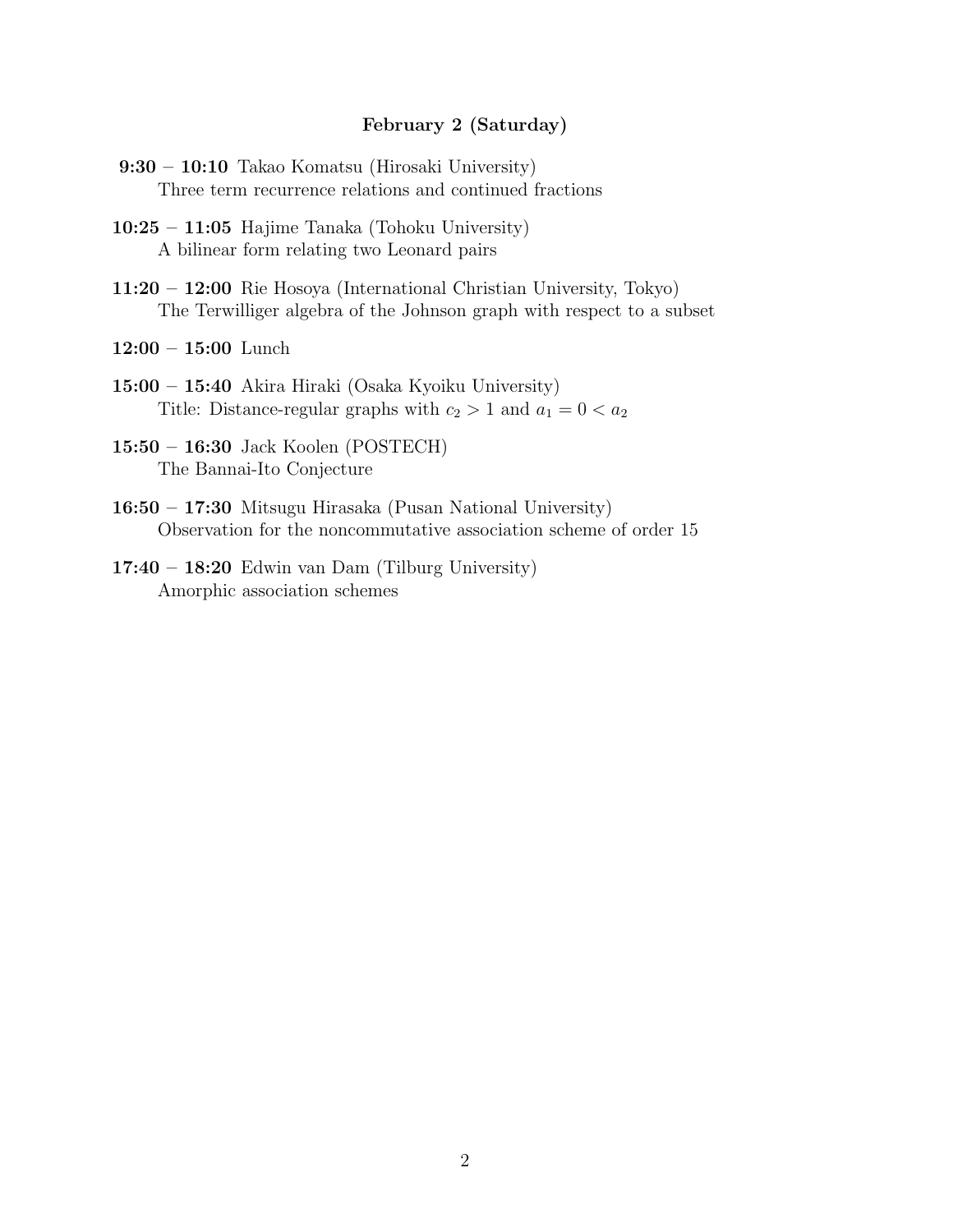### Abstracts

Jin Ho Kwak (POSTECH)

Title: Enumeration and genus distribution of maps on surfaces

Abstract: Two 2-cell embeddings  $\iota: X \to S$  and  $\jmath: X \to S$  of a connected graph X into a closed orientable surface S are congruent if there are an orientation-preserving surface homeomorphism h on S and a graph automorphism  $\gamma$  of X such that  $ih = \gamma j$ . When we restrict  $\gamma$  as the identity, we say two embeddings are *equivalent*. A 2-cell embedding  $\iota: X \to S$  of a graph X into a closed orientable surface S is sometimes described combinatorially by a pair  $(X; \rho)$  called a map, where  $\rho$  is a product of disjoint cycle permutations each of which is the permutation of the dart set of X initiated at the same vertex following the orientation of  $S$ . First we review the enumerating the equivalence or congruence classes of embeddings of a graph and also their genus distribution problem.

The *mirror image* of a map  $(X; \rho)$  is the map  $(X; \rho^{-1})$ , and one of the corresponding embeddings is called the *mirror image* of the other. A 2-cell embedding of  $X$  is *reflexible* if it is congruent to its mirror image. Mull et al. [Proc. Amer. Math. Soc. 103(1988) 321- 330] developed an approach for enumerating the congruence classes of 2-cell embeddings of graphs into closed orientable surfaces. In this talk we also introduce a method for enumerating the congruence classes of reflexible 2-cell embeddings of graphs into closed orientable surfaces, and apply it to the complete graphs, the bouquets of circles, the dipoles and the wheel graphs to count their congruence classes of reflexible or nonreflexible (called chiral) embeddings.

Paul Terwilliger (Wisconsin and Kanazawa University)

Title: A Drinfel'd polynomial for tridiagonal pairs

Abstract: We introduce a polynomial invariant for tridiagonal pairs called the Drinfel'd polynomial. We discuss how this polynomial generalizes the classical Drinfel'd polynomial associated with the loop algebra for  $sl_2$  or  $U_qsl_2$ ). We compute the roots of the Drinfel'd polynomial for the case in which the associated tridiagonal pair is a Leonard pair. This is joint work with Tatsuro Ito.

#### YoungJu Choie (POSTECH)

Title: Broue-Enguehard maps and Atkin-Lehner involutions

Abstract: Let a be one of the ten integers such that the sum of their divisors divide 24. For each sucha, (except 15) we give a map from an algebra of polynomial invariants of some finite group to the algebra of modular forms invariant under the Atkin-Lehner group of level a. These maps are motivated and inspired by constructions of modular lattices from self-dual codes over rings. This work generalizes Broue-Enguehard work in level one and three obtained from binary and ternary codes. This is joint work with P.Solé

#### Masaaki Harada (Yamagata University)

Title: Two recent results in extremal self-dual codes

Abstract: In my talk, I present two recent results on the existence and the classification of extremal self-dual codes.

The existence of binary extremal doubly even self-dual codes was known for the following lengths 8, 16, 24, 32, 40, 48, 56, 64, 80, 88, 104 and 136. The first example of a binary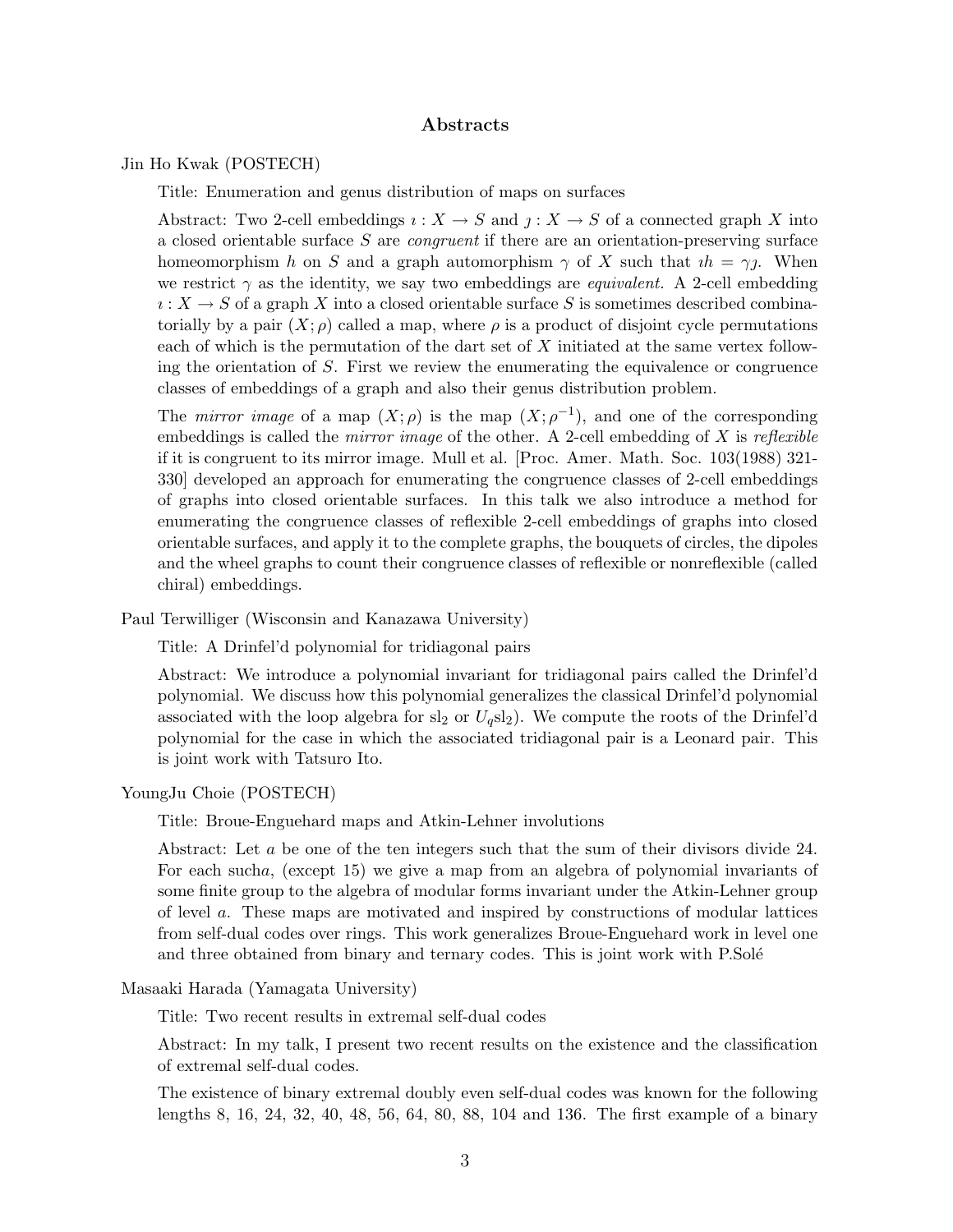extremal doubly even self-dual code of length 112 is given. This length is the smallest length for which no extremal doubly even self-dual code of length  $n \neq 0 \pmod{24}$  has been constructed.

The second result is about the classification of ternary extremal self-dual codes. All extremal ternary self-dual codes of lengths up to 24 have been classified. We complete the classification of ternary extremal self-dual codes of length 28 using the known classification of 28-dimensional unimodular lattices with minimum norm 3. This is joint work with Akihiro Munemasa and Boris Venkov.

Jong Yoon Hyun (POSTECH)

Title: Generalized MacWilliams identities and their applications to perfect binary codes

Abstract: We present generalized MacWilliams identities for binary codes. These identities naturally lead to the concepts of the local weight distribution of a binary code with respect to a word u and its MacWilliams u-transform. In the case that u is the all-one word, these ones correspond to the weight distribution of a binary code and its MacWilliams transform, respectively. We identify a word  $v$  with its support, and consider v as a subset of  $\{1, 2, \dots, n\}$ . For two words u, w of length n such that their intersection is the empty set, define the u-face centered at w to be the set  $\{z \cup w : z \subseteq u\}$ . A connection between our MacWilliams u-transform and the weight distribution of a binary code in the  $u$ -face centered at the zero word is presented. As their applications, we also investigate the properties of a perfect binary code. For a perfect binary code  $C$ , the main results are as follows: first, it is proved that our local weight distribution of  $C$  is uniquely determined by the number of codewords of C in the orthogonal u-face centered at the zero word. Next, we give a direct proof for the known result, concerning the weight distribution of a coset of C in the u-face centered at the zero word, by A.Y. Vasil'eva without using induction. Finally, it is proved that the weight distribution of  $C$  in the orthogonal u-face centered at w is uniquely determined by the codewords of  $C$  in the u-face centered at the zero word.

Sang-il Oum (KAIST)

Title: Well-quasi-ordering of skew-symmetric matrices of bounded rank-width

Abstract: A set Q is well-quasi-ordered by a quasi-order  $\leq$  if every infinite sequence  $a_1, a_2, \ldots$  of Q has  $i < j$  such that  $a_i \leq a_j$ . Robertson and Seymour (1990) proved that graphs of bounded tree-width are well-quasi-ordered by the graph minor relation. Geelen, Gerards, and Whittle (2002) proved that matroids representable over a fixed finite field are well-quasi-ordered by the matroid minor relation if they have bounded branch-width. Oum (2004) proved that graphs of bounded rank-width are well-quasi-ordered by the vertex-minor relation by using isotropic systems defined by A. Bouchet in 80's. In this talk, we discuss a common generalization of above three results in terms of skew-symmetric matrices over a fixed finite field of bounded rank-width. A quasi-order of skew-symmetric matrices, called pivot-minor, is defined by using the principal pivot transformation and the principal submatrix. To prove this we extend the notion of isotropic systems to arbitary fields and prove that isotropic systems are essentially equivalence classes of skewsymmetric matrices that are equivalent by the principal pivot transformation.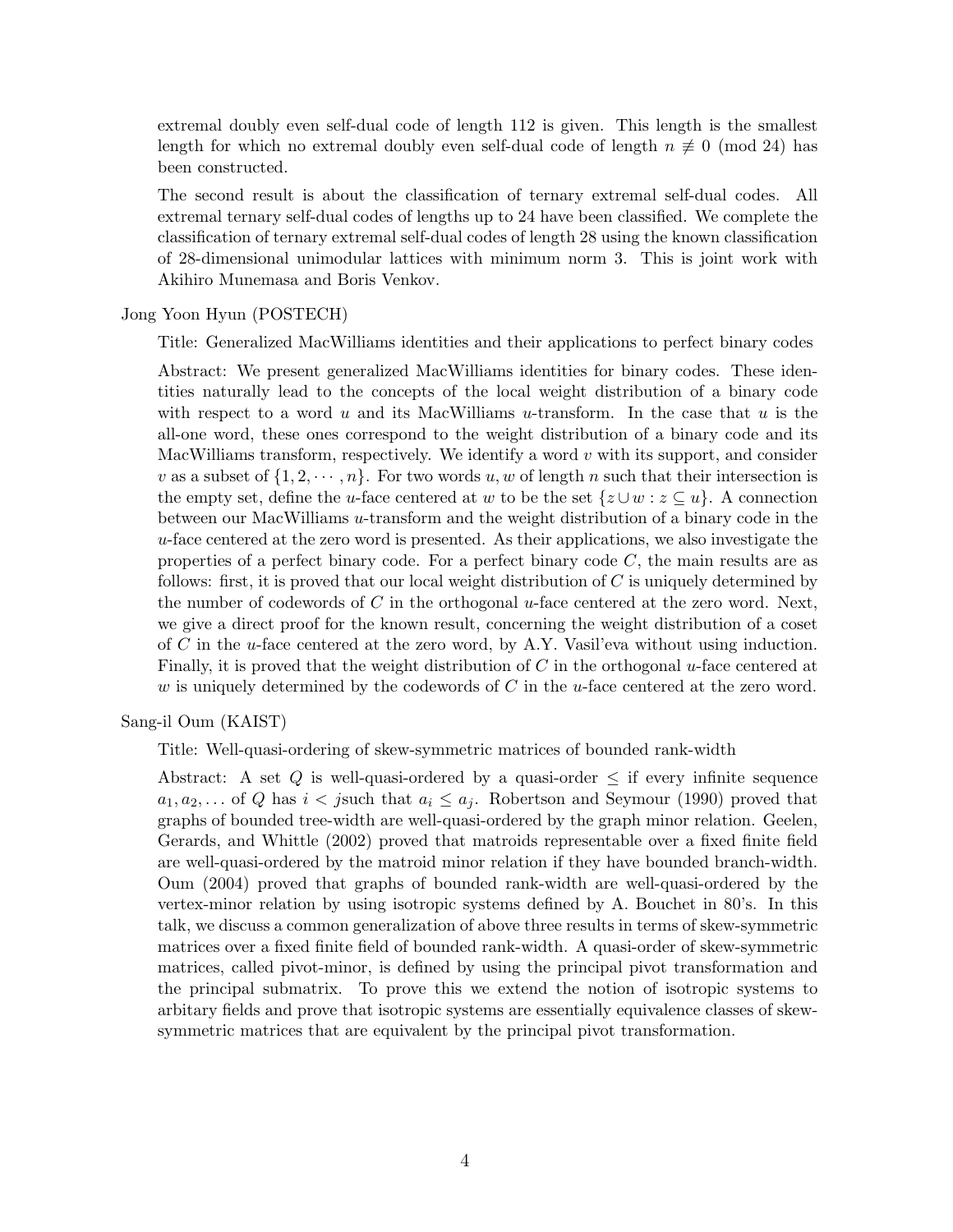Takao Komatsu (Hirosaki University)

Title: Three term recurrence relations and continued fractions

Abstract: In this talk we investigate linear three-term recurrence formulae  $Z_n = T(n)Z_{n-1}$ +  $U(n)Z_{n-2}$  ( $n \ge 2$ ) with sequences of integers  $(T(n))_{n\ge 0}$  and  $(U(n))_{n\ge 0}$ , which are ultimately periodic modulo  $m$ , e.g.

$$
(T(n) \mod m)_{n \geq 0} = (a_0, a_1, a_2, \ldots, a_p, \overline{T_1, T_2, \ldots, T_w}) ,
$$
  

$$
(U(n) \mod m)_{n \geq 0} = (b_0, b_1, b_2, \ldots, b_p, \overline{U_1, U_2, \ldots, U_w}) .
$$

This is an extension of linear three-term recurrence formulae for  $z_n = Z_{rn+i}$  with  $0 \leq$  $i < r$ , when  $(T(n))_{n \geq 0}$  and  $(U(n))_{n \geq 0}$  belonging to regular or non-regular Hurwitz-type continued fraction expansions. Using this result we show that the sequence  $(Z_n)_{n\geq 0}$  is ultimately periodic modulo  $m$ . In addition, we consider a non-regular continued fraction expansion for infinite reciprocal sums of Fibonacci and Lucas numbers. The sequence of rational numbers generated by truncating its expansion also yields interesting three-term recurrence relations.

Hajime Tanaka (Tohoku University)

Title: A bilinear form relating two Leonard pairs

Abstract: Leonard pairs provide a purely linear algebraic framework for the Leonard's theorem, and nowadays the study of Leonard pairs is an active area of research. In this talk, we introduce the notion of a balanced bilinear form that relates two Leonard pairs. We give several characterizations of balanced bilinear forms, and also discuss how they arise in the theory of Q-polynomial distance-regular graphs (i.e., (i) subsets such that width plus dual width equals the diameter; (ii) thin irreducible modules for the Terwilliger algebra).

Rie Hosoya (International Christian University)

Title: The Terwilliger algebra of the Johnson graph with respect to a subset

Abstract: Brouwer, Godsil, Koolen and Martin introduced two parameters  $w$  and  $w^*$  of a subset C in a Q-polynomial distance-regular graph  $\Gamma$ . They showed that  $w + w^* \geq D$ , where D denotes the diameter of  $\Gamma$ , and if equality holds, C induces a Q-polynomial distance-regular graph whenever C is connected. For example, a subset C with  $w+w^* = D$ in the Johnson graph  $J(N, D)$  induces the Johnson graph  $J(N - w^*, w)$ . In this talk, we determine irreducile modules of the Terwilliger algebra of  $J(N, D)$  with respsct to C with  $w + w^* = D$ . This is a joint work with Hajime Tanaka.

Akira Hiraki (Osaka Kyoiku University)

Title: Distance-regular graphs with  $c_2 > 1$  and  $a_1 = 0 < a_2$ 

Abstract : Let  $\Gamma$  be a distance-regular graph of diameter  $d \geq 3$  with  $c_2 > 1$ . Let m be an integer with  $1 \leq m \leq d-1$ . We say  $\Gamma$  satisfies the condition  $(SC)_m$  if for any pair of vertices at distance m in  $\Gamma$  there exists a strongly closed subgraph of diameter m containing them. In this talk we give some necessary and sufficient condition for that  $Γ$  satisfies the condition  $(SC)<sub>m</sub>$ . Applying this result we prove that a distance-regular graph with classical parameters  $(d, b, \alpha, \beta)$  such that  $c_2 > 1$  and  $a_1 = 0 < a_2$  satisfies the condition  $(SC)_i$  for  $i = 1, 2, \ldots, d-1$ . In particular, either  $(b, \alpha, \beta) = (-2, -3, -1 - (-2)^d)$ or  $(b, \alpha, \beta) = \left(-3, -2, -\frac{1+(-3)^d}{2}\right)$  $\left(\frac{-3)^d}{2}\right)$  holds.